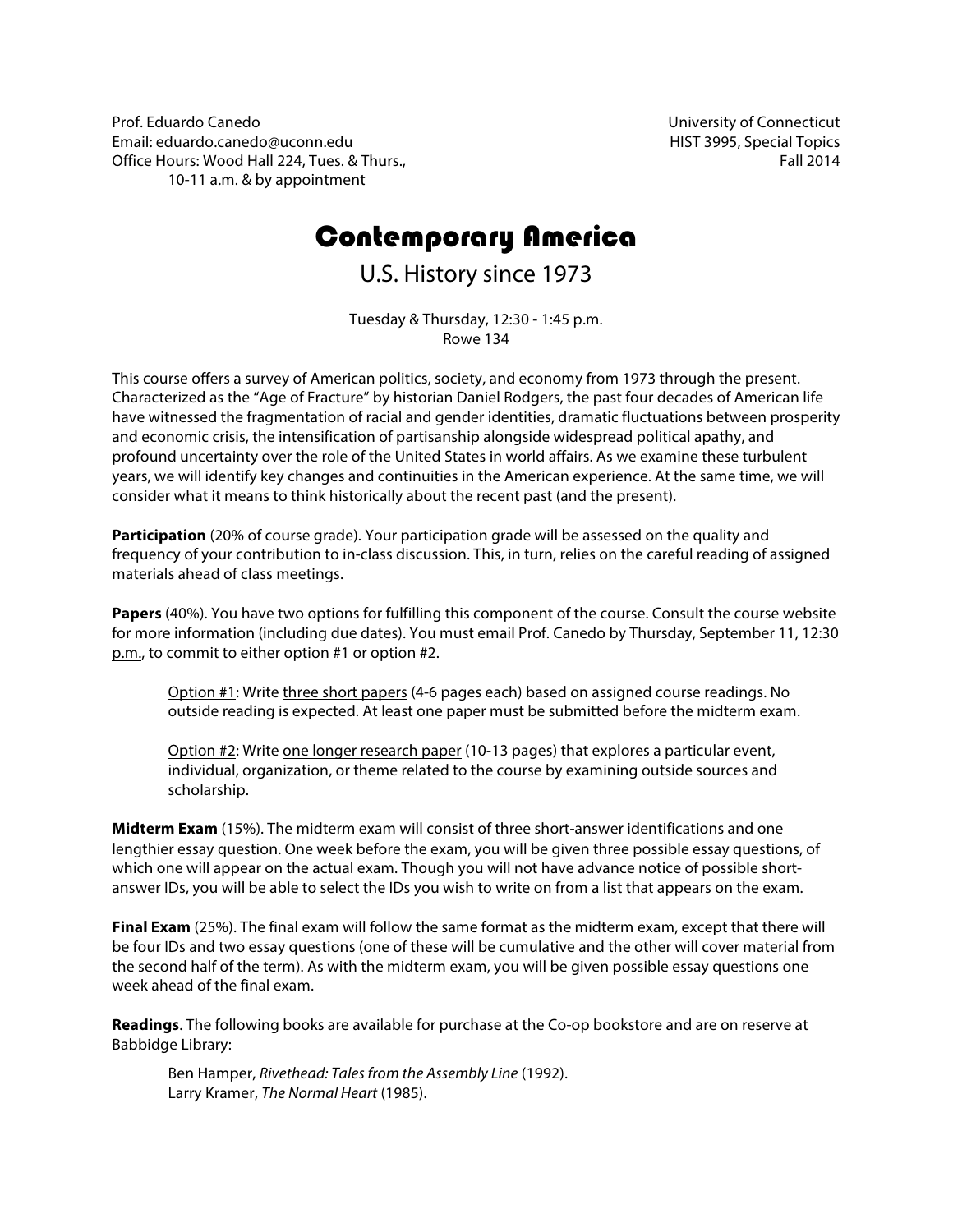James Mann, *Rise of the Vulcans: The History of Bush's War Cabinet* (2004). George Packer, *The Unwinding: An Inner History of the New America* (2013).

All additional readings will be available on our HuskyCT course website. These readings are marked with an asterisk (\*) in the course schedule below.

**Academic Integrity**. Plagiarism and cheating are the gravest violations of academic conduct. They will be punished to the fullest extent possible, including failure in the course. Plagiarism consists of reproducing or utilizing ideas or text from other sources without proper attribution. For more information, see http://www.plagiarism.org and http://www.community.uconn.edu/student\_code.html.

**Accessibility**. To request accommodations for a disability you must first contact the Center for Students with Disabilities (room 204 of the Wilbur Cross Building; http://www.csd.uconn.edu). You must have the appropriate forms from this office before we can arrange accommodations.

# **SCHEDULE & READING ASSIGNMENTS**

Note: readings marked with an asterisk (\*) are available on the course website.

WEEK 1 8/26: America at the Crossroads 8/28: Watergate

WEEK 2 9/2: Busing & Affirmative Action 9/4: Vietnam Syndrome \* James Mann, *Rise of the Vulcans* (2004), Introduction, 1-78.

WEEK 3 9/9: Feminism & Sexual Liberation \* Susan Brownmiller, *In Our Time* (1999), excerpt. 9/11: The Religious Right & the Politics of Family \* Phyllis Schlafly, *The Power of the Positive Woman* (1977), excerpt.

#### WEEK 4

9/16: Environmentalism

\* Ernest Callenbach, *Ecotopia* (1975), excerpt.

9/18: Stagflation & the Tax Revolt

\* Simon Hall, "The Tax Revolt," from *American Patriotism, American Protest* (2011).

# WEEK 5

9/23: Deindustrialization & Urban Crisis

Ben Hamper, *Rivethead* (1991), 1-14, 26-116, 143-170.

9/25: Free Enterprise, Free Markets

- \* Lewis Powell, "Attack on American Free Enterprise System," Confidential Memorandum to the U.S. Chamber of Commerce, August 23, 1971.
- \* Ralph Nader, Introduction to *The Monopoly Makers: Ralph Nader's Study Group Report on Regulation and Competition* (1973).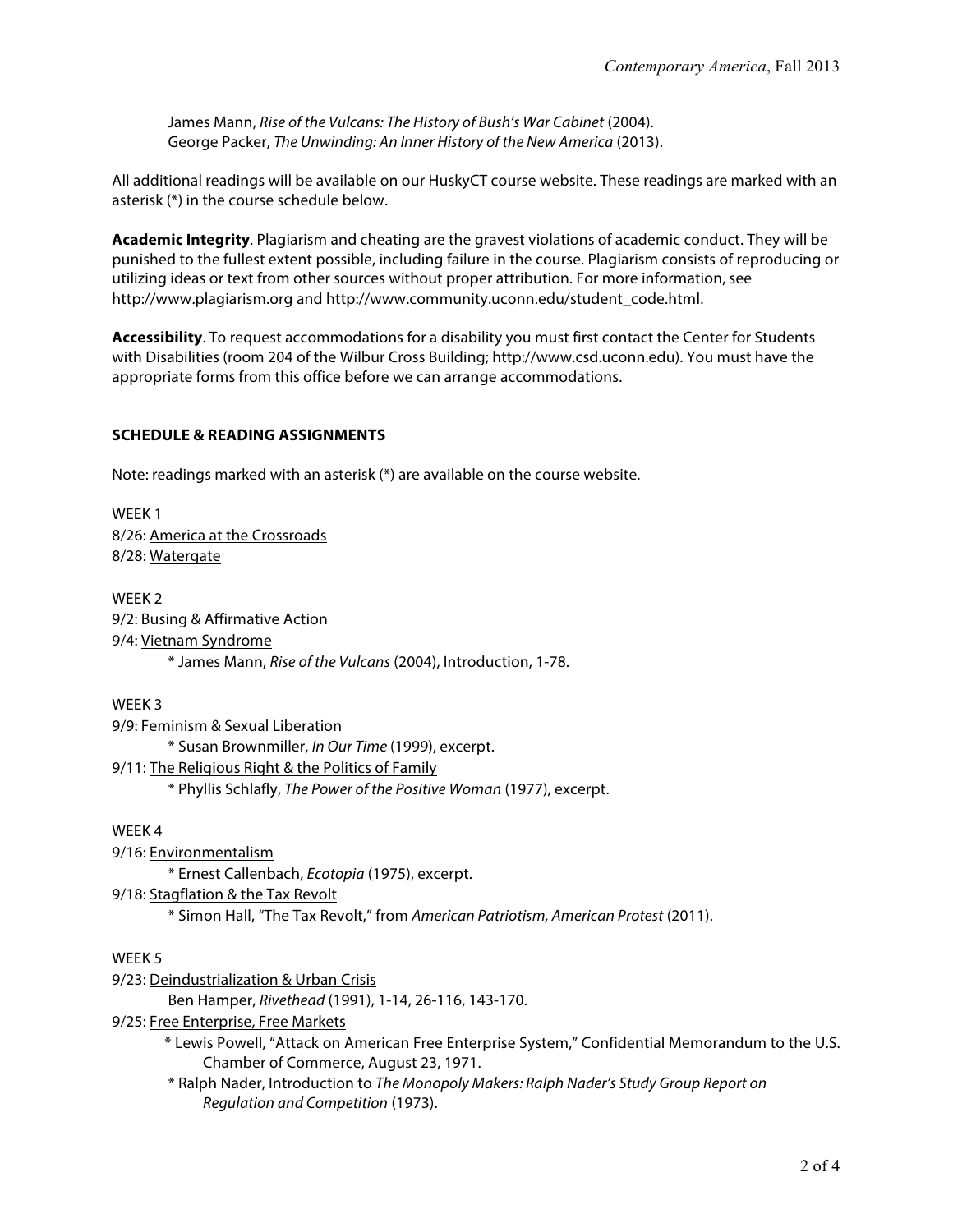# WEEK 6

# 9/30: **MIDTERM EXAM**

10/2: Reagan Revolution James Mann, *Rise of the Vulcans* (2004), 79-149.

# WEEK 7

10/7: Wall Street

\* Michael Lewis, *Liar's Poker* (1989), excerpt.

# 10/9: From Hippie to Yuppie

\* Tom Wolfe, "The 'Me' Decade and the Third Great Awakening," *New York*, August 23, 1976.

\* Hendrik Hertzberg, "The Short Happy Life of the American Yuppie," *Esquire*, February 1988.

# WEEK 8

10/14: War on Crime, War on Drugs 10/16: The AIDS Crisis Larry Kramer, *The Normal Heart* (1985).

# WEEK 9

10/21: The End of the Cold War

James Mann, *Rise of the Vulcans* (2004), 150-197.

#### 10/23: New World Order

James Mann, *Rise of the Vulcans* (2004), 198-233.

# WFFK<sub>10</sub>

10/28: Clinton's Third Way

# 10/30: Culture Wars

\* Mike Wallace, "The Battle of the Enola Gay" from *Mickey Mouse History and Other Essays on American Memory* (1996).

# WEEK 11

11/4: Globalization

\* Thomas Friedman, *The Lexus and the Olive Tree* (1999), excerpt.

# 11/6: Dot.com Boom & Bust

\* Roger Lowenstein, *Origins of the Crash* (2004), excerpt.

# WEEK 12

11/11: The Election of 2000 to 9/11

# 11/13: Wars in Afghanistan & Iraq

James Mann, *Rise of the Vulcans* (2004), 234-372.

# WEEK 13

11/18: Financial Excess

George Packer, *The Unwinding* (2013), excerpt #1.

# 11/20: Crash & Bailout

George Packer, *The Unwinding* (2013), excerpt #2.